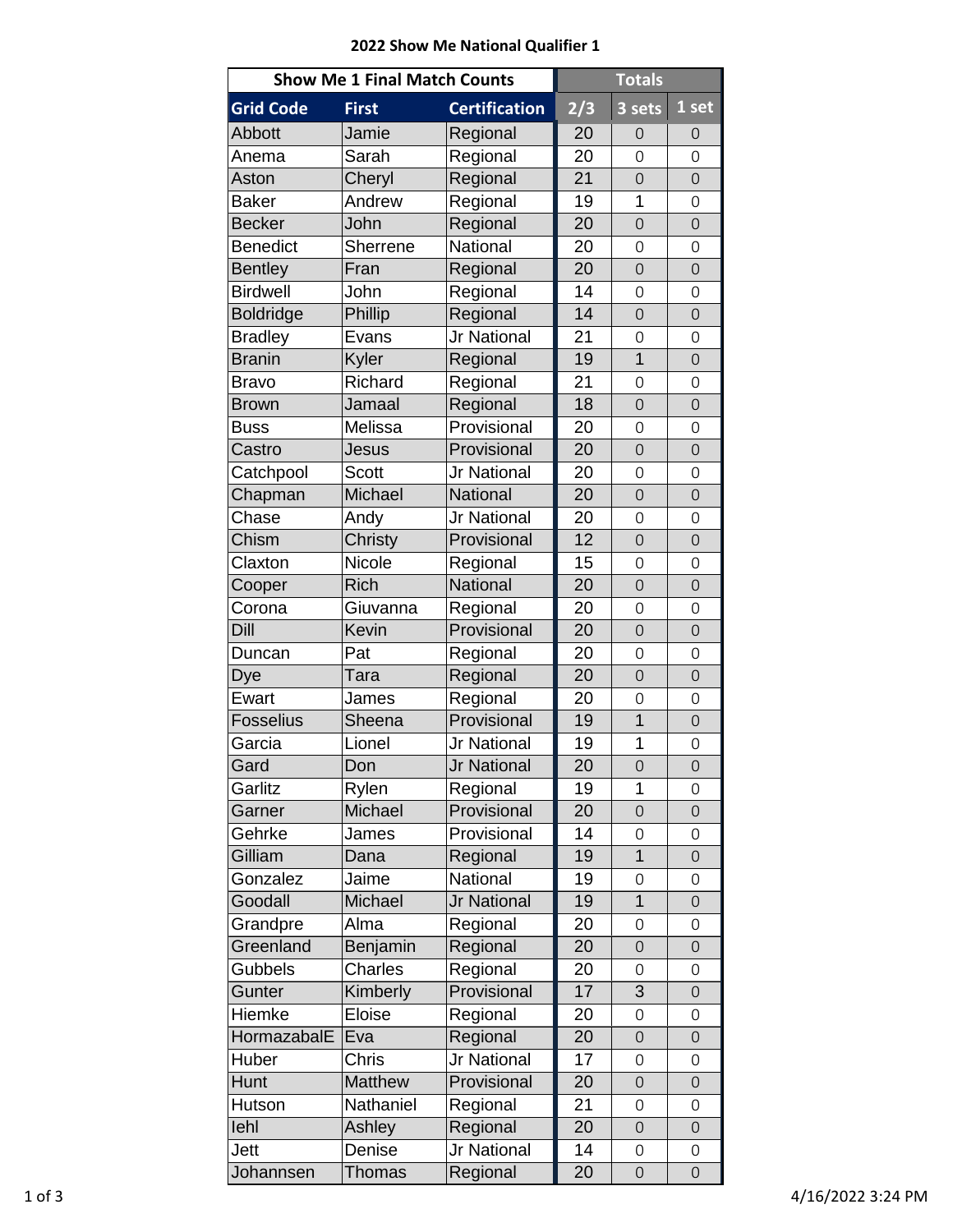## **2022 Show Me National Qualifier 1**

| <b>Show Me 1 Final Match Counts</b> |                |                      | <b>Totals</b> |                     |                     |
|-------------------------------------|----------------|----------------------|---------------|---------------------|---------------------|
| <b>Grid Code</b>                    | <b>First</b>   | <b>Certification</b> | 2/3           | 3 sets              | 1 set               |
| JohnsonM                            | Matthew        | Regional             | 13            | $\mathbf 0$         | 0                   |
| JohnstonJ                           | Janet          | Provisional          | 15            | $\overline{O}$      | $\overline{O}$      |
| JohnstonL                           | Leon           | Regional             | 19            | 1                   | 0                   |
| Keeney                              | Paul           | Regional             | 20            | $\overline{O}$      | $\overline{O}$      |
| Kirlin                              | Mark           | Regional             | 20            | $\mathbf 0$         | 0                   |
| Klassen                             | Cathy          | Regional             | 16            | $\overline{O}$      | $\overline{O}$      |
| Knuth                               | Debra          | Regional             | 19            | 1                   | 0                   |
| Koch                                | Kay            | Regional             | 13            | $\mathbf 0$         | $\mathbf 0$         |
| Kocour                              | Kent           | National             | 15            | $\mathbf 0$         | 0                   |
| Kreul                               | Gil            | Jr National          | 15            | $\overline{O}$      | $\overline{O}$      |
| <b>Kulas</b>                        | <b>Misty</b>   | Regional             | 13            | $\overline{O}$      | $\mathbf 0$         |
| Le                                  | Michael        | Provisional          | 20            | $\overline{O}$      | $\overline{O}$      |
| Livingston                          | Rob            | National             | 20            | $\overline{O}$      | 0                   |
| Lopez                               | Mervin         | <b>National</b>      | 20            | $\mathbf 0$         | $\mathsf{O}\xspace$ |
| Lorimer                             | <b>Brian</b>   | Regional             | 21            | $\mathbf 0$         | $\mathsf{O}\xspace$ |
| Lundy                               | <b>Brooke</b>  | Provisional          | 19            | $\overline{1}$      | $\overline{O}$      |
| Marcelino                           | Roger          | Regional             | 20            | 0                   | 0                   |
| Martin                              | Jacqueline     | Regional             | 20            | $\overline{O}$      | $\overline{O}$      |
| Matabire                            | Kimberleigh    | Provisional          | 21            | $\mathsf{O}\xspace$ | 0                   |
| McLearen                            | Candyce        | Jr National          | 20            | $\overline{O}$      | $\overline{O}$      |
| Mercado                             | Gabriel        | Provisional          | 19            | 1                   | 0                   |
| <b>Mertz</b>                        | Jim            | Regional             | 22            | $\overline{O}$      | $\overline{O}$      |
| Messer                              | Brooklynn      | Regional             | 20            | $\mathbf 0$         | $\mathbf 0$         |
| Munsterman                          | Junior         | Provisional          | 19            | $\overline{1}$      | $\mathbf 0$         |
| <b>Norris</b>                       | Baylea         | Provisional          | 20            | $\overline{O}$      | $\overline{O}$      |
| <b>OrtizF</b>                       | Fernando       | Regional             | 19            | $\mathbf 0$         | $\mathbf 0$         |
| Pacheco                             | Alfredo        | Regional             | 18            | 1                   | $\mathsf{O}\xspace$ |
| Padilla                             | Ricardo        | <b>National</b>      | 20            | $\overline{O}$      | $\overline{O}$      |
| Rastok                              | Thomas         | Jr National          | 12            | 0                   | $\mathsf{O}\xspace$ |
| Rhodes                              | Christopher    | <b>Jr National</b>   | 20            | $\overline{O}$      | $\overline{O}$      |
| RiveraJ                             | Jorge          | Regional             | 20            | 0                   | 0                   |
| RiveraM                             | Mineily        | Regional             | 20            | $\overline{O}$      | $\overline{O}$      |
| Rodriguez                           | Jose           | National             | 19            | 1                   | 0                   |
| Rogers                              | Daniel         | <b>National</b>      | 20            | $\mathsf{O}$        | $\mathsf{O}\xspace$ |
| Routsong                            | Michael        | Jr National          | 20            | $\mathbf 0$         | 0                   |
| Salmen                              | Timothy        | Regional             | 20            | $\mathsf{O}$        | $\mathsf{O}\xspace$ |
| Scannell                            | Jeff           | Regional             | 20            | $\overline{0}$      | $\mathbf 0$         |
| <b>Schmitz</b>                      | <b>Brooke</b>  | Provisional          | 20            | $\overline{O}$      | $\mathsf{O}$        |
| Sepulveda                           | Felix          | Regional             | 20            | 0                   | $\mathsf{O}\xspace$ |
| <b>Sharples</b>                     | Cheryl         | Provisional          | 18            | $\overline{1}$      | $\mathbf 0$         |
| Shrum                               | Peggy          | Provisional          | 19            | $\mathbf 0$         | 0                   |
| <b>Skinner</b>                      | <b>Bradley</b> | Jr National          | 19            | $\overline{1}$      | $\overline{O}$      |
| <b>SmithA</b>                       | Angela         | Regional             | 20            | 0                   | 0                   |
| <b>SmithS</b>                       | <b>Steve</b>   | Regional             | 19            | $\overline{O}$      | $\overline{O}$      |
| Snider                              | Larry          | Regional             | 18            | 1                   | 0                   |
| <b>Stanley</b>                      | William        | National             | 20            | $\mathsf{O}$        | $\mathsf{O}\xspace$ |
| Stejskal                            | Ryan           | Jr National          | 20            | $\mathsf{O}\xspace$ | 0                   |